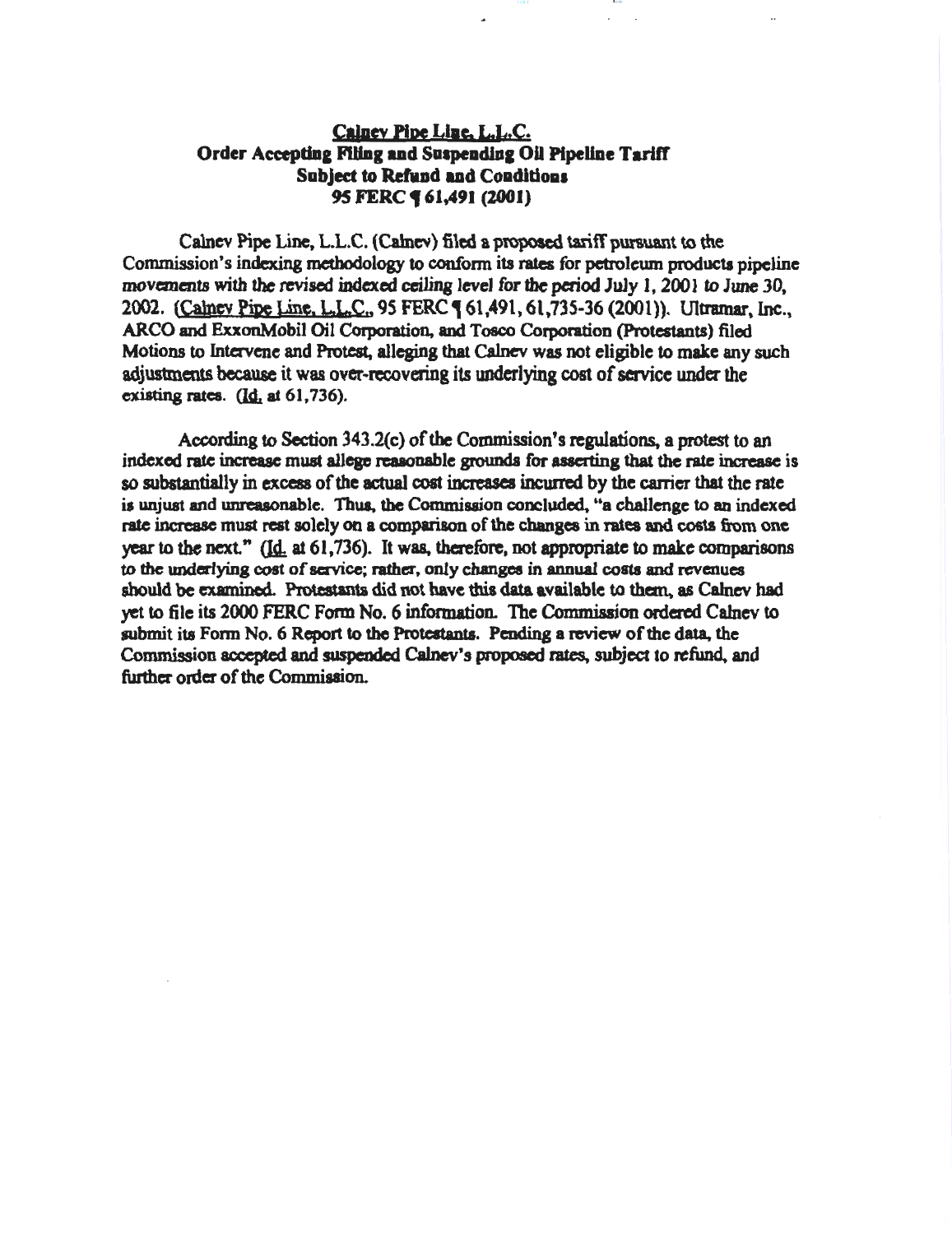CCH Internet Research NetWork

Page 1 of 3

COMM-OPINION-ORDER. 95 FERC 181.491, Calnev Pipe Line, L.L.C., Docket No. IS01-291-000, (June 29, 2001)

 $\bullet$  2005, CCH INCORPORATED. All Rights Reserved. A WoltersKluwer Company

Calnev Pipe Line, L.L.C., Docket No. IS01-291-000

 $[62,735]$ 

#### [161,491]

Calnev Pipe Line, L.L.C., Docket No. 1801-291-000

Order Accepting Filing and Suspending Oil Pipeline Tariff Subject to Refund and Conditions

(**Issued June 29, 2001**)

#### Before Commissioners: Curt Hébert, Jr., Chairman; William L. Massey, Linda Breathitt, Pat Wood, III and Nora Meed Brownell.

On June 1, 2001, Cslnev Pipe Une, L L.C. (Calnev) filed FERC Tarttf No. 3 pursuant to the Commission's indexing methodology adopted under Order No. 561  $^1$  and set forth in 18 C.F.R §342.3 of the Commission's regulations. Calnev's filing was protested. As discussed below, the Commission accepts the subject filing, suspends Calney's proposed FERC Tariff No. 3, allows the rates to become effective July 1, 2001, subject to refund, and directs Calney to serve its FERC Form No. 6 filing for the 2000 reporting year on all parties filing protests In this dodcat on July 2, 2001.

#### Calnev's Filing

On June 1, 2001, Calnev filed proposed FERC Tariff No. 3 in accordance with Section 342.3(b) of the Commission's requlations. <sup>2</sup>

## (82,738)

Calnev states the proposed tariff conforms its rates for petroleum products pipeline movements from Colton, Callfomla, to McCarran Field and North Las Vegas, Nevada. and the Las Vegas tennlnal charge with the revised cejling level for the period July 1, 2001 to June 30, 2002.  $3$  Calney requests that the proposed rates be made effective July 1, 2001.

#### Protests

On June 15, 2001, Motions to Intervene and Protest were filed by Ultramar, Inc.; ARCO and ExxonMobil Oil Corporation; and Tosco Corporation (collectively, Protestants).

Protestants allege that Calnev is substantially over-recovering its cost of service under its existing rates and that in light of this over-recovery, Calnev is not entitled to any upward adjustment in its rates based upon the increase in the Index ceiting level. Protestants state that Page 700 of Calnev's FERC Form No. 6 for 1999 indicates that Calnev's cost per barrel-mile is decreasing when compared to same data for 1998. Furthermore,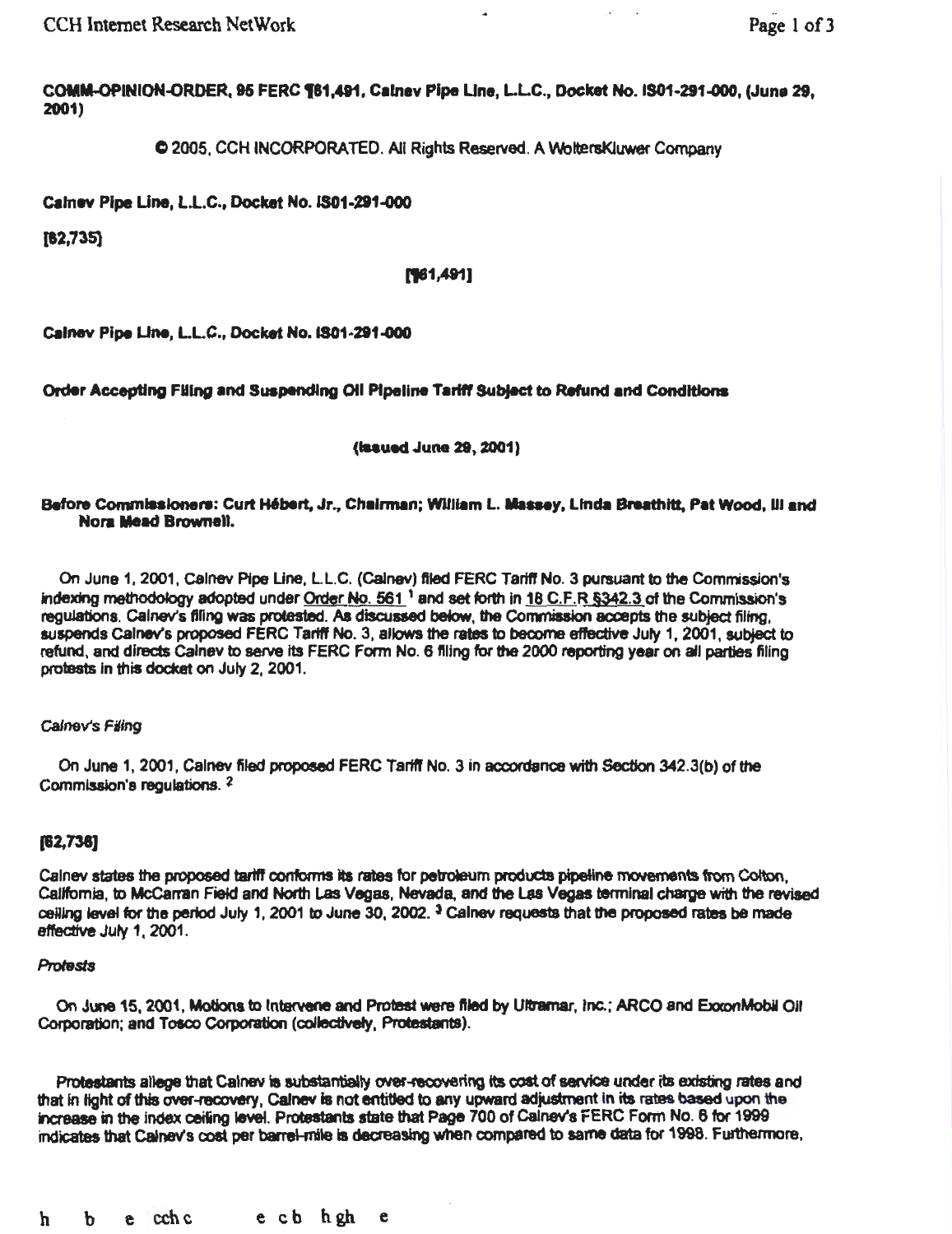Protestants state that Calnev was granted an extension of time to file its FERC Form No. 6 for the 2000 reporting year, which prevented Protestants 4 from comparing the proposed changes in Calnev's rates against the change in Calnev's cost of service and throughput data, which would be shown on Page 700 of Calnev's 2000 Form No. f.. 5

Section 343.3(b) of the Commission's regulations provides that the carrier may file a response to a protest no later than five days from the filing of the protest No reply was filed by Calnev in response to the protests.

#### **Discussion**

Section 3432(c) of the Commission's regulations provides that a protest or complaint filed against a rate proposed or established pursuant to Section 342.3 (Index rates) must allege reasonable grounds for asserting that the rate increase is so substantially in excess of the actual cost increases incurred by the carrier that the rate is unjust and unreasonable. In this regard, a challenge to an indexed rate Increase must rest solely on a comparison of the changes in rates and costs from one year to the next. In order for the Protestants to make this comparison, they must have available Calnev's 2000 FERC Form No. 6 Information, particularly the data reported on Page 700.

Accordingly, to afford Protestants the opportunity to support their allegation that the proposed rate increases are substantially in excess of the cost increases incurred by Calnev in 2000, the Commission will direct Calnev to serve its 2000 FERC Form No. 6 report on the Protestants on July 2, 2001 . Protestants will be given 30 days from the July 2, 2001 service date to file their supporting arguments. Pending the filing of such supporting data and the final disposition of Protestants' allegations, the Commission will suspend Calnev's proposed rates and make them effective July 1, 2001 , subject to refund, and further order of the Commission.

## The Commission orders:

(A) Calney's Supplement No. 1 to Calney Pipe Line Company's FERC Tariff No. 20 and FERC Tariff Nos.1 and 2 are accepted as filed and made effective July 1, 2001.

(B) calnev's FERC Tartff No. 3ls accepted and suspended and made etfectlve July 1, 2001 , subject to refund, and further order of the Commission.

(C) Calnev is directed to serve Protestants with a copy of its FERC Form No. 6 for the 2000 reporting year on July 2, 2001 .

(D) Within 30 days after Calney files its FERC Form No. 6 on July 2, 2001, Protestants must file data supporting their allegations.

## - Footnotes -

## $[62,735]$

<sup>1</sup> In Order No. 561, the Commission adopted a methodology for oil pipelines to change their rates through use of an index system that establishes ceiling levels for such rates. Revisions to Oil Pipeline Regulations Pursuant to the Energy Policy Act, FERC Statutes and Regulations, Regulations Preambles January 1991-June 1996 130,985 (1993), 58 Fed. Reg. 58753 (November 4, 1993); order *on* reh'g, Order No. 561-A. FERC Statutes and Regulations, Regulations Preambles January 1991-June 1996 131,000 (1994), 59 Fed. Reg. 40243 (August 8, 1994), atrd, *Association of* 011 Pipelines v. FERC, 83 F.3d 1424 (D.C. Clr. 1996).

h b c cchc e cb hgh e